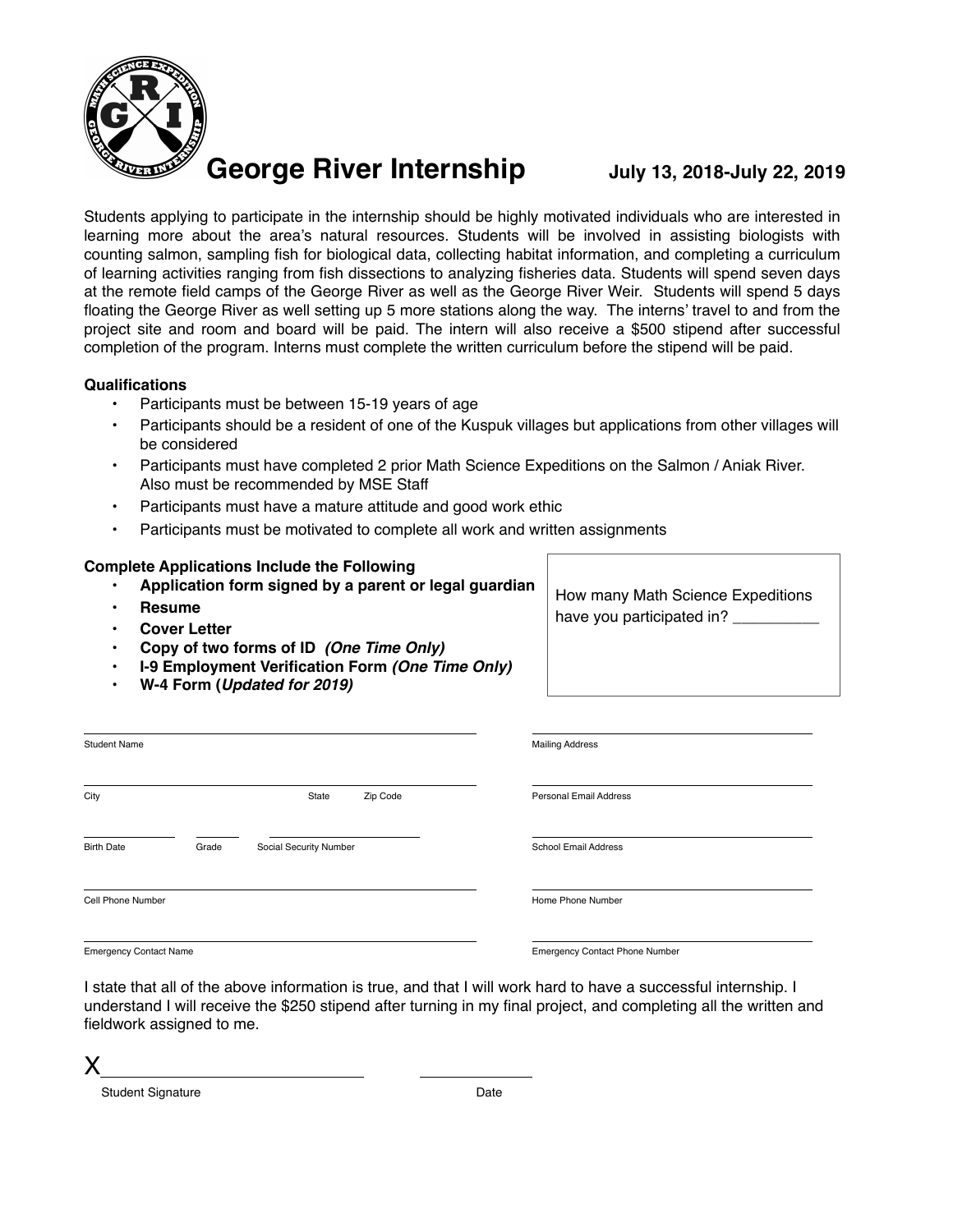

## **Student Behaviors and Expectations**

Must be reviewed, understood, and signed by all participants.

You are representatives of and ambassadors for you school, teachers, family, community, and self. You are expected to conduct yourself in a responsible and mature manner at all times.

## **What you "SHOULD NOT" bring to camp:**

- ➢ **Alcohol, controlled substances or drug paraphernalia;**
- ➢ **Weapons, firearms, knives, or any object that poses danger to oneself and/or others;**
- ➢ **Tobacco products, including cigarettes, chew, snuff, iqmik, marijuana, etc.** The GRI does not allow the use of any type of tobacco product by students or staff. Our position on tobacco is two-fold:
	- Use of tobacco is in direct opposition to George River Internship's philosophy of promoting personal wellness and healthy lifestyles.
	- Alaska State Statute states that it is "illegal to sell, give, trade, or exchange any products (including vending machines) containing tobacco to any person under 19 years of age". If students do currently use tobacco products, we strongly encourage them to discontinue use prior to participating in any GRI activity.
	- We understand that many students have and/or currently use tobacco products and we are aware of the side affects associated with withdrawal. Hard candy and gum will be provided to help curb any cravings.

#### **Consequences for use or possession of alcohol, controlled substances, paraphernalia, weapons or tobacco products are as follows:**

- $\triangleright$  Immediate disciplinary action, including prompt dismissal from the program;
- $\triangleright$  Possible legal action.

## **PROGRAM RULES**

- 1. Curfew is 11:00pm (or as determined by staff) lights out, quiet, in bed.
- 2. After lights out, you are not allowed to leave your room until breakfast time.
- 3. Always travel in pairs (or larger groups) unless specifically given instruction and permission to do otherwise.
- 4. Always inform a staff member of your whereabouts.
- 5. Disrespecting students, staff, or the facilities will not be allowed and could result in dismissal from the program.
- 6. No body piercing, hair dying, or tattoos while attending this program How you arrive at the GRI is how you will leave the GRI!
- 7. No PDA's (public displays of affection)

I have read and understand the above expectations and agree to abide by them during this program. **I also understand willful violation of these rules may result in my immediate dismissal from the program and expedited return home at my respective school district, parent or guardian's expense.** I also understand that I may be subject to further discipline as outlined under my respective school district's Student Decorum Code.

| <b>Student Name (Please Print)</b> | <b>Student Signature</b> | Date |
|------------------------------------|--------------------------|------|
|                                    |                          |      |
| Parent Name (Please Print)         | <b>Parent Signature</b>  | Date |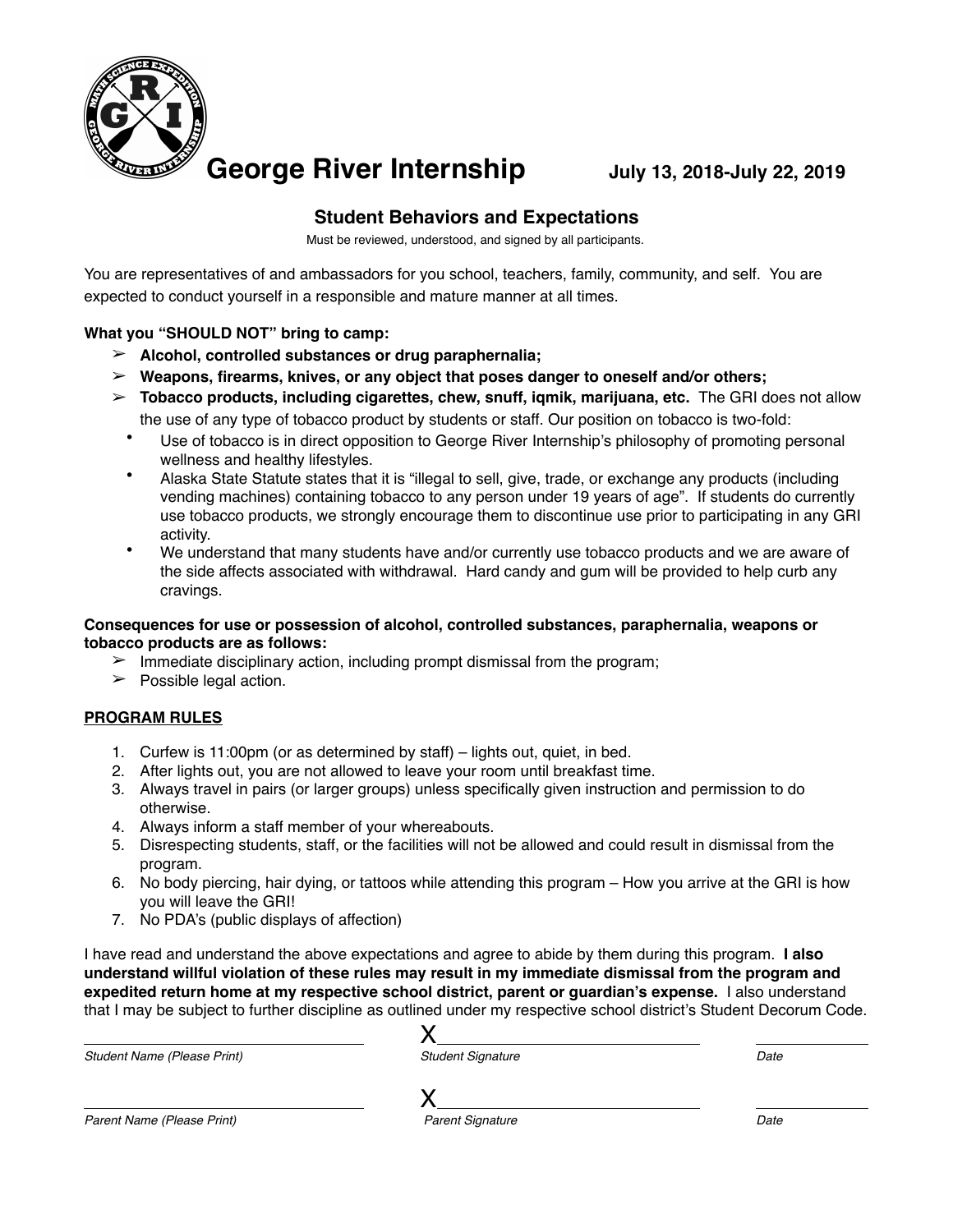

# **Medical Consent Form**

| Student Name (Please print)                        | <b>Student Birthdate</b><br>Home/Cell Phone |                 |                |                        |  |
|----------------------------------------------------|---------------------------------------------|-----------------|----------------|------------------------|--|
| Parent/Guardian Name (Please print)                |                                             |                 |                | Work Telephone         |  |
| Insurance Company                                  |                                             | Group Number    |                | <b>Medicaid Number</b> |  |
| <b>Emergency Contact Name</b>                      |                                             | Home/Cell Phone |                | Work Telephone         |  |
| Please answer the following questions:             | <b>YES</b>                                  | <b>NO</b>       | <b>Specify</b> |                        |  |
| Does your child have any allergies?<br>1.          |                                             |                 |                |                        |  |
| Does your child have a heart murmur?<br>2.         |                                             |                 |                |                        |  |
| Does your child have rheumatic heart disease<br>3. |                                             |                 |                |                        |  |
| Has your child ever had T.B.?<br>4.                |                                             |                 |                |                        |  |
| Is there anything else we should know?<br>5.       |                                             |                 |                |                        |  |
|                                                    |                                             |                 |                |                        |  |

I, parent/legal guardian of  $\Box$  give consent to emergency medical treatment, hospitalization, or medical treatment as may be necessary for the welfare of my child if he/she is sick or injured. He/ she may be treated by a medical provider. I hereby waive on behalf of myself, and the above named child, any liability of Kuspuk School District, or any of its agents or employees, arising out of such medical treatment.

**I UNDERSTAND THAT EVERY EFFORT WILL BE MADE TO CONTACT ME. IF I CANNOT BE REACHED, I HEREBY GIVE THE GRI STAFF THE PERMISSION TO ACT ON MY BEHALF IN SEEKING EMERGENCY TREATMENT FOR MY CHILD IN THE EVEN TREATMENT IS DEEMED NECESSARY. IN ADDITION, I GIVE PERMISSION TO THOSE ADMINISTERING EMERGENCY TREATMENT TO DO SO, USING THOSE MEASURES DEEM NECESSARY. I ABSOLVE KUSPUK SCHOOL DISTRICT AND ITS ASSOCIATES FROM LIABILITY IN ACTING ON MY BEHALF IN THIS REGARD.**

Native Village of Napaimute, Kuspuk School District, and their associates are not responsible for medical treatment deductibles or responsible for payment of financial billings of medical treatment received at any time.

 *Signature of Parent/Guardian Date*